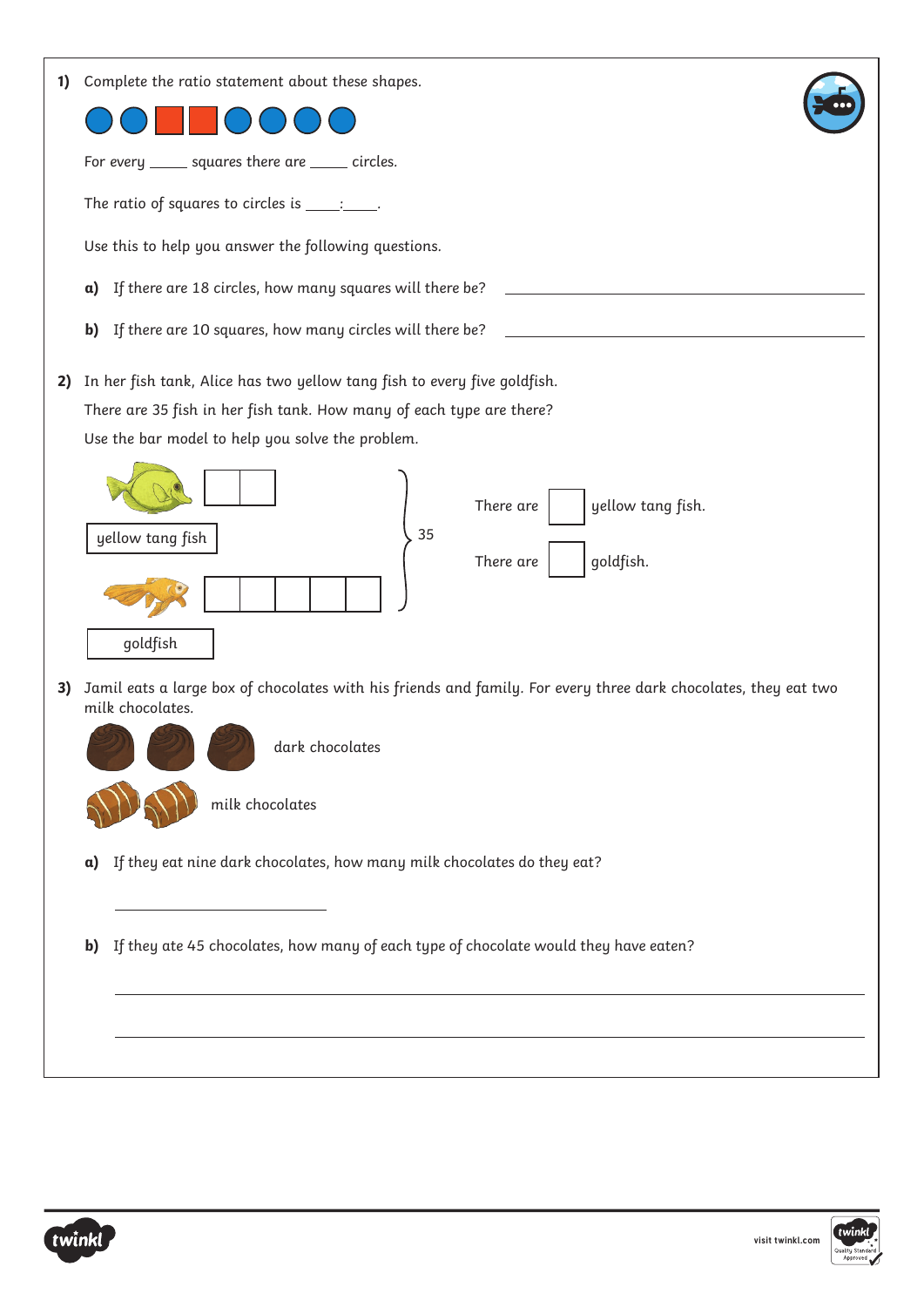| 1) | Two types of balls are placed in a bag so that there are 3 basketballs to every 5 footballs.<br>000<br>Alice says, "I think that if I have 12 basketballs I will also have 15 footballs."<br>Hardeep says, "I think if there were 40 balls in the bag then I would have 15 basketballs and 25 footballs."<br>Tick or cross the box next to each statement to show whether you agree or not and correct any statements which<br>are incorrect. |  |  |  |  |
|----|-----------------------------------------------------------------------------------------------------------------------------------------------------------------------------------------------------------------------------------------------------------------------------------------------------------------------------------------------------------------------------------------------------------------------------------------------|--|--|--|--|
|    |                                                                                                                                                                                                                                                                                                                                                                                                                                               |  |  |  |  |
|    |                                                                                                                                                                                                                                                                                                                                                                                                                                               |  |  |  |  |
|    |                                                                                                                                                                                                                                                                                                                                                                                                                                               |  |  |  |  |
| 2) | Jenny is making a fruit smoothie using bananas and strawberries.<br>24p each<br>For every five bananas she uses two strawberries.<br>Decide if each of these statements are true or false and correct any<br>statements which are incorrect.<br>18p each                                                                                                                                                                                      |  |  |  |  |
|    | If Jenny spends 36p on strawberries, she will need to buy twelve bananas.<br>a)                                                                                                                                                                                                                                                                                                                                                               |  |  |  |  |
|    | If Jenny spends £2.40 on bananas, she will need to buy four strawberries.<br>b)                                                                                                                                                                                                                                                                                                                                                               |  |  |  |  |
|    | c) If Jenny uses 20 bananas, she will need to spend 72p on strawberries.                                                                                                                                                                                                                                                                                                                                                                      |  |  |  |  |
| 3) | Jenny's friend, Sandeep, uses five bananas for every three strawberries to make two smoothies.<br>He buys his fruit from the same shop as Jenny.                                                                                                                                                                                                                                                                                              |  |  |  |  |
|    | For the first smoothie, he used 20 bananas.<br>For the second smoothie, he used 9 strawberries.                                                                                                                                                                                                                                                                                                                                               |  |  |  |  |
|    | Which smoothie was the most expensive to make?                                                                                                                                                                                                                                                                                                                                                                                                |  |  |  |  |
|    |                                                                                                                                                                                                                                                                                                                                                                                                                                               |  |  |  |  |